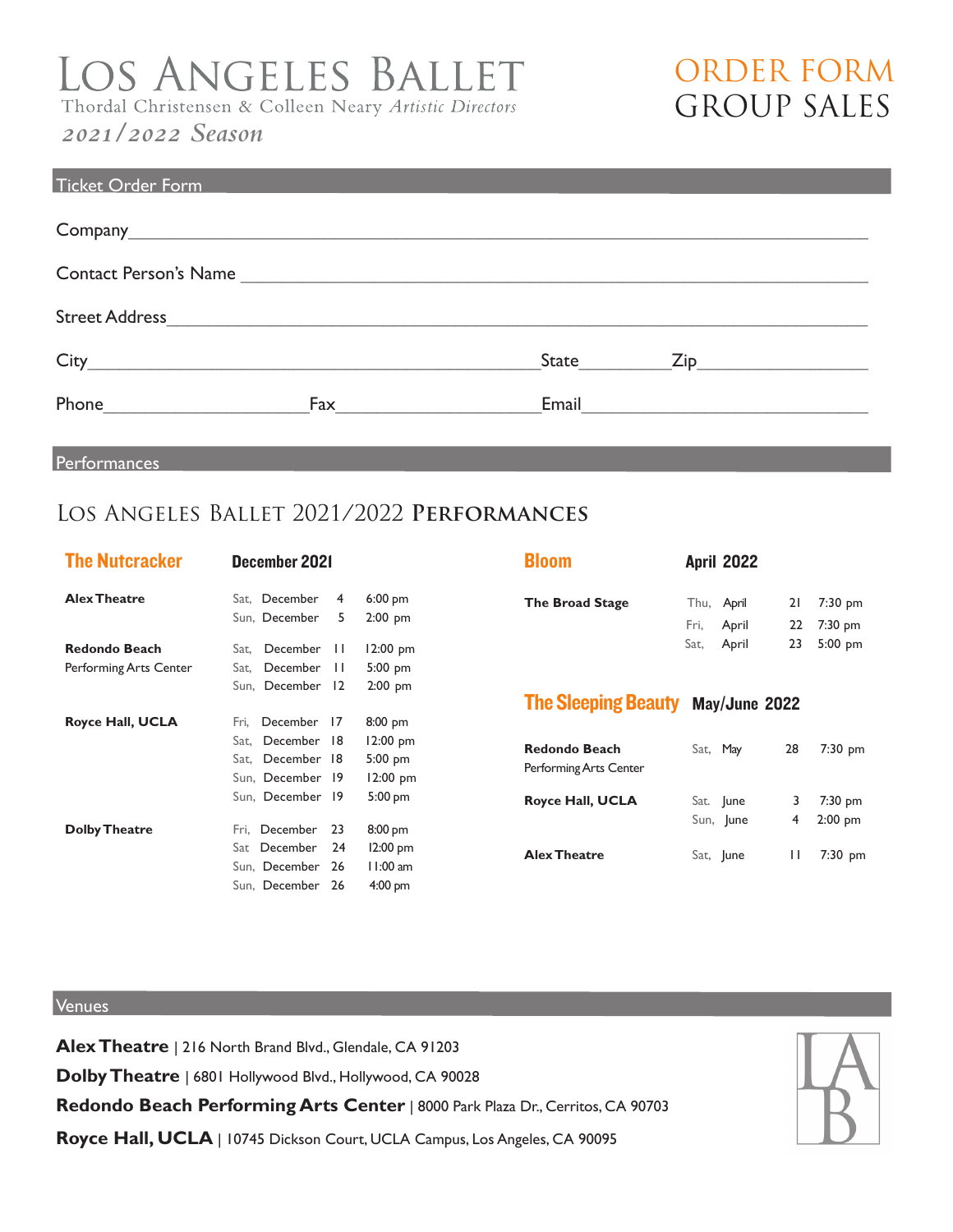### **Order**

| <b>First Choice</b><br>Performance<br>Venue/Date/Time | <b>Second</b><br><b>Choice</b><br>Performance<br>Venue/Date/Time | <b>Section</b><br>$A, B, C$ D<br>or E | <b>Total Number</b><br>of Group Tickets | <b>Price for</b><br><b>Single</b><br>Group<br><b>Ticket</b><br>with Discount<br>See chart below | <b>Handling</b><br>Fee<br>\$2.50 per Ticket | <b>Total Per</b><br><b>Ticket Cost</b><br><b>Single Ticket Price</b><br>+ Handling Fee | <b>TOTAL</b><br><b>COST</b><br><b>Total Per Ticket</b><br>Cost x Number of<br>Tickets (add \$3 if<br>you want tickets<br>mailed) |
|-------------------------------------------------------|------------------------------------------------------------------|---------------------------------------|-----------------------------------------|-------------------------------------------------------------------------------------------------|---------------------------------------------|----------------------------------------------------------------------------------------|----------------------------------------------------------------------------------------------------------------------------------|
| <b>EXAMPLE:</b><br>Alex Theatre<br>Dec. 3/7:30pm      | Royce Hall<br>Dec.15/5pm                                         | C                                     | 30                                      | \$50.50                                                                                         | \$2.50                                      | \$53.00                                                                                | \$1,290                                                                                                                          |
|                                                       |                                                                  |                                       |                                         |                                                                                                 | \$2.50                                      |                                                                                        |                                                                                                                                  |

#### Payment Information

#### **How to Pay**

A single check or credit card payment for an entire group sale is preferred, but multiple checks or credit cards are acceptable. Please make checks payable to Los Angeles Ballet, or fill out the attached credit card authorization form. A 50% deposit is due at the time of reservation.

#### **Delivery Method**

Please circle one: Mail (add \$3.00 mailing fee to order) or Will Call (Tickets will be held under contact name only. Tickets must be distributed by Group Contact. Individual tickets cannot be distributed by the Box Office at the time of the event.)

#### **Please Mail Order Form to:**

Los Angeles Ballet Group Sales 11755 Exposition Boulevard Los Angeles, CA 90064

**Fax to:** (310) 477-7414

**Email to:** tickets@losangelesballet.org

| <b>Standard Ticket Prices</b><br><b>Group Sales Discounts</b> |       |                                                                      |   | 10% | 20%     | 25%     | 30%     |      |
|---------------------------------------------------------------|-------|----------------------------------------------------------------------|---|-----|---------|---------|---------|------|
| Section A                                                     | \$109 | 10% off<br>15 or more: Section A<br>$20\%$ off                       |   | А   | \$98    | \$87    | \$81.75 |      |
| Section <b>B</b>                                              | \$86  | Sections B, C, D, or E<br>$20\%$ off<br><b>50 or more:</b> Section A |   | в   | $- - -$ | \$69    | \$58.50 | \$60 |
| Section <b>C</b>                                              | \$63  | Sections B, C, D, or E<br>$25%$ off                                  | C |     | $---$   | \$50.50 | \$42.75 | \$44 |
| Section <b>D</b>                                              | \$50  | <b>100 or more:</b> Section A 25% off                                |   | D   | ---     | \$40    | \$37.50 | \$35 |
| Section E                                                     | \$34  | $30\%$ off<br>Sections B, C, D, or E                                 |   | Е   |         | \$27    | \$25.50 | \$24 |

**Unauthorized ticket brokers or resellers do not qualify for this offer and are subject to order cancellation.**

## **For information or questions:**

Please call Group Sales at: (310) 998-7782 or email: tickets@losangelesballet.org